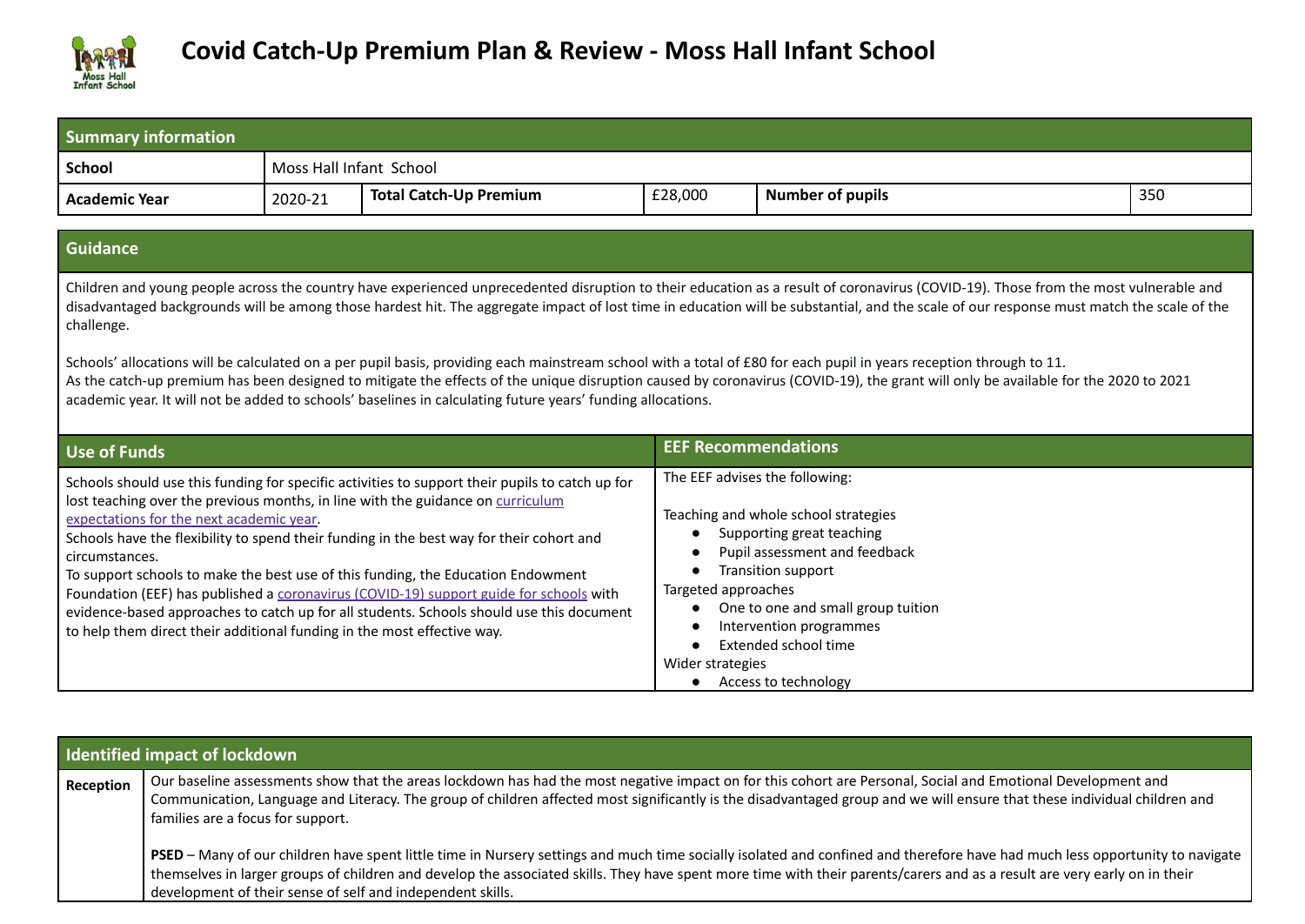|                | Compared with last year's cohort there has been an average increase of 44% of children starting Reception below their age related expectations across the 3 aspects of<br>learning in PSED (Self Confidence and Self Awareness, Managing Feelings and Behaviour and Making Relationships).                                                                                                                                                                                                                                                                                                                                                    |
|----------------|-----------------------------------------------------------------------------------------------------------------------------------------------------------------------------------------------------------------------------------------------------------------------------------------------------------------------------------------------------------------------------------------------------------------------------------------------------------------------------------------------------------------------------------------------------------------------------------------------------------------------------------------------|
|                | CLL - The children have had much less exposure to a school setting and an enriched learning environment full of opportunities for language and communication development<br>than usual and as a result there has been a drop of an average of 9% in children starting reception at age related expectations or above in this area of learning.<br>The most significant difference in this area is the % of children starting above age related expectations, which has dropped by an average of 19% across the three aspects of<br>learning (Listening and Attention, Understanding and Speaking)                                             |
|                | Disadvantaged Group - 67% of our disadvantaged group are below age related expectations in all aspects of learning compared with 11% of our non-disadvantaged cohort.<br>This group need to be a focus throughout the year as they will need additional support so that the gaps can be rapidly narrowed.                                                                                                                                                                                                                                                                                                                                     |
| Reading        | <b>Phonics</b><br>Year 1 initial phonics assessments show that missing a term of learning in Reception has left this cohort with significant gaps in their phonics knowledge and application skills<br>and it is therefore important that this whole cohort are supported to make rapid progress.                                                                                                                                                                                                                                                                                                                                             |
|                | In Year 2 the children that were taught phonics in Rec and Y1 at MHI until lockdown were fairly successful in an early phonics screening test that took place in September 20<br>with 73% passing (to be repeated at the end of Autumn term). We have identified that 17% of children have significant gaps in their phonics knowledge and will need<br>additional support                                                                                                                                                                                                                                                                    |
|                | <b>Reading</b><br>In Year 1 there is a significantly lower % of pupils working at and above in reading at this point in the year compared with previous cohorts. The extended period missed in<br>Reception has left this cohort with significant gaps not only in their phonics knowledge but also in their ability to segment and blend words and read common exception<br>words. They have also missed the rich, high quality text based learning that supports the development of key comprehension skills, familiarity with story and texts and the<br>opportunity to talk about and discuss stories with their teacher and their class. |
|                | In Year 2, although the children's phonic knowledge was not as significantly affected it is clear that there has been a negative impact on children's wider reading skills as a<br>result of the lockdown. There has been a significant decrease in the % of children working at expectation at the start of Y2 compared with the % of children in the same<br>cohort working at expectation at the end of EYFS.                                                                                                                                                                                                                              |
|                | Initial assessments show that there are significant gaps in the children's knowledge of vocabulary, their understanding of different features of fiction and non-fiction texts and<br>their ability to use inference.                                                                                                                                                                                                                                                                                                                                                                                                                         |
|                | Although most children will have been reading books at home during lockdown it is very hard to replicate the teaching of these wider reading skills that the children develop<br>at school during guided reading sessions and through immersion in the teaching sequences planned for English lessons based around a selection of high quality and carefully<br>selected texts.                                                                                                                                                                                                                                                               |
| <b>Writing</b> | Year 1 - The cohort has had significantly less opportunity to develop their writing skills. There is a large proportion of children who have poor gross and fine motor skills and<br>are therefore finding the physical process of writing very difficult – this may be due to lack of opportunity for physical activity during lockdown and the lack of support in<br>developing the physical writing skills during this period. This cohort has also had much less structured support for applying their phonic knowledge to their writing.                                                                                                 |
|                | Year 2 - As in year 1 fine motor skills and handwriting have been highlighted as an area for development in order to improve presentation, writing fluency and stamina.<br>Specific grammar and punctuation skills from year 1 have not been fully embedded and as a result 37% of children are now working below expectation compared with 19% of<br>the previous cohort at the same time of the year.<br>The children also have not been exposed to as many different examples of text structures as they should have been and had the experience of writing in different styles.                                                           |
| <b>Maths</b>   | Year 1 - There is an increase of 24% of children who are working below age related expectations on entry to year 1 compared with last year's cohort. Overall missing a<br>significant amount of Reception seems to have had the greatest negative impact across all the core subjects. Children's understanding of numbers to 20 is not yet<br>consolidated and specific content from the Early Years Curriculum was not sufficiently covered particularly in Shape, Space and Measures.                                                                                                                                                      |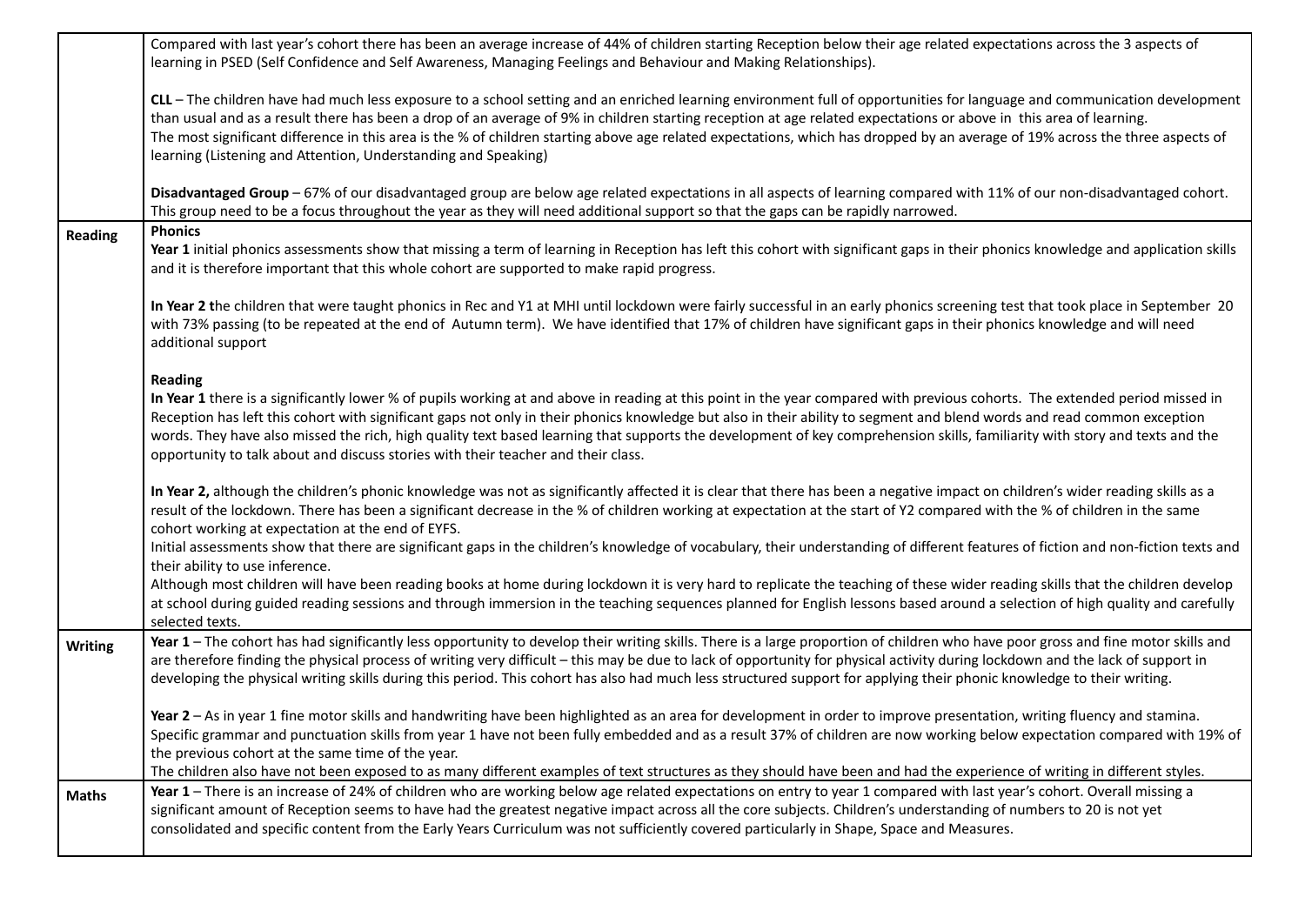|          | Year 2 - There has been less of a negative impact on maths attainment and progress during the lockdown particularly in the children's number and calculation skills and the |
|----------|-----------------------------------------------------------------------------------------------------------------------------------------------------------------------------|
|          | majority of children are on track to make good progress from the end of EYFS assessments. The main negative impact has been on the progress of those who were exceeding     |
|          | at the end of Reception.                                                                                                                                                    |
|          | The initial assessments also highlighted specific content from the Y1 curriculum that has been missed which has led to gaps in learning in Fractions, Measurement and       |
|          | Geometry.                                                                                                                                                                   |
| Non-core | The children now have more significant gaps in knowledge across the new curriculum. They may be less able to access prerequisite knowledge when learning something new      |
|          | and they are less likely to make connections between concepts and themes throughout the curriculum.                                                                         |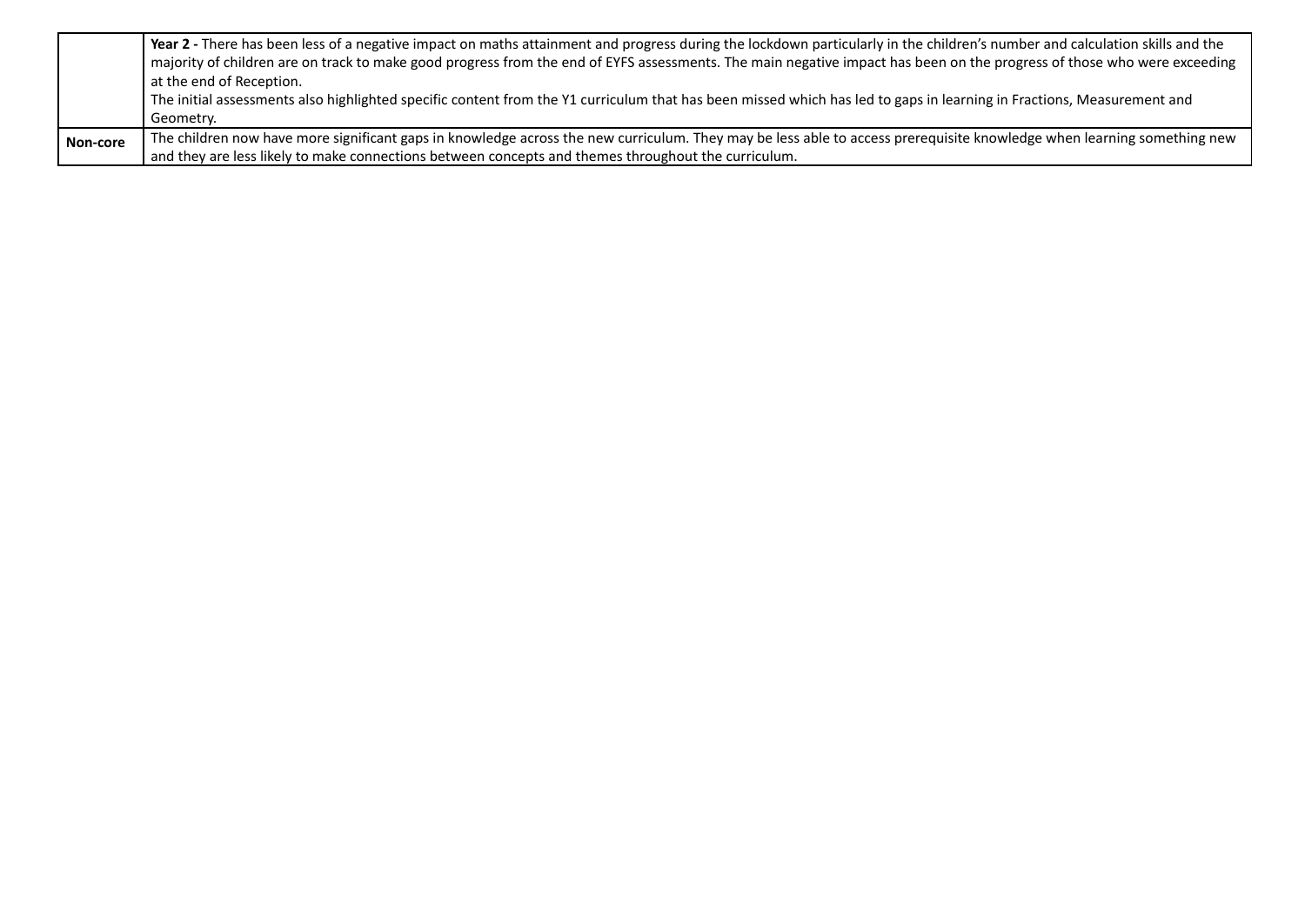**Planned expenditure -** The headings below are grouped into the categories outlined in the Education Endowment Foundation's coronavirus support guide for schools)

| i. Teaching and whole-school strategies                                                                                                                                                                                                                                                                                                                                                      |                                                                                                                                                                                                                                                                                                                                                                                                                                                                                                                                                                                                                                                 |                                                                                                                                                                                                                                                                                                                                                           |                                     |                                                               |  |  |  |  |
|----------------------------------------------------------------------------------------------------------------------------------------------------------------------------------------------------------------------------------------------------------------------------------------------------------------------------------------------------------------------------------------------|-------------------------------------------------------------------------------------------------------------------------------------------------------------------------------------------------------------------------------------------------------------------------------------------------------------------------------------------------------------------------------------------------------------------------------------------------------------------------------------------------------------------------------------------------------------------------------------------------------------------------------------------------|-----------------------------------------------------------------------------------------------------------------------------------------------------------------------------------------------------------------------------------------------------------------------------------------------------------------------------------------------------------|-------------------------------------|---------------------------------------------------------------|--|--|--|--|
| <b>Desired outcome</b>                                                                                                                                                                                                                                                                                                                                                                       | Chosen approach and costs allocated to the Covid Catch Up Fund                                                                                                                                                                                                                                                                                                                                                                                                                                                                                                                                                                                  | Impact                                                                                                                                                                                                                                                                                                                                                    | <b>Staff</b>                        | <b>Review</b><br>date?                                        |  |  |  |  |
| <b>Phonics</b><br>Improve our phonics teaching programme<br>across the school so that there is a cohesive<br>approach that supports children making<br>rapid progress from their lower starting<br>points in order to achieve improved<br>outcomes across the school                                                                                                                         | Implement the Read Write Inc Phonics programme across EYFS and KS1<br>Training costs for all staff<br>Purchase of resources to undertake the programme<br>Purchase of additional books that can be decoded at each stage in RWI<br>Leadership Time for preparation of resources ready for launch<br>Secondment of RWI leader from local school<br>License cost of Phonics Tracker Software and Espresso<br>£7,320                                                                                                                                                                                                                               | <b>EYFS: 75%</b><br>Y1:74%<br>Y2: 95% Phonics pass / 100%<br>of PP children<br>(due to lockdown in Spring term,<br>impact of Covid on staffing and<br>isolations / bubble closures - the full<br>programme could not be delivered)                                                                                                                        | ST and KW                           | Jan 21<br>and<br>on-going                                     |  |  |  |  |
| <b>Assessment and Precision Planning for</b><br><b>Progress</b><br>Teachers have identified and are able to<br>demonstrate a very clear understanding of<br>gaps in knowledge for individuals and their<br>classes across the AoLs in EYFS and core<br>subjects in KS1, and use this to inform<br>future planning so that gaps are successfully<br>filled ensuring good progress can be made | Purchase and Tapestry an online learning journal for EYFS<br>Training for all staff<br>IT equipment purchase<br>Licence fee for the software<br>Leaders time to plan and run parent workshops<br>Additional time for staff in EYFS to complete and upload assessments onto<br>the system<br>£900<br>Purchase and implement the NFER Standardised Assessments for Year 1<br>and Year 2 in reading and maths<br>Complete termly tests<br>Record assessments on the NFER Data analysis suite<br>Use the individual and cohort level analysis to support planning for closing<br>gaps across the year group, in classes and for individuals<br>£750 | Assessments enabled us to<br>precision teach in 2nd half of<br>the year - small group<br>interventions supported by<br>families at home 75%<br>children reading at ELG<br>Year 1 and 2:<br>Reading outcome - overall<br>average / expected standard<br>attainment for target group<br>Maths outcome - overall<br>working towards the expected<br>standard | <b>HT</b><br>SK/SR                  | <b>Jan 21</b><br>and<br>on-going<br>Feb 20<br>and<br>on-going |  |  |  |  |
| <b>The Wider Curriculum</b><br>Foundation subjects will be carefully<br>planned and regularly reviewed in year<br>group teams so that gaps in the<br>pre-requisite knowledge are identified and<br>closed in order for new content to be<br>successfully introduced and learnt                                                                                                               | Narrowing knowledge gaps in the wider Curriculum<br>Time for Year Group teams to regularly review each week's lessons and<br>adjust planning accordingly<br>Time for year group teams to review whole units of work<br>Additional time for leaders and teachers to update the next units of work<br>with detailed planning in non-core subjects<br>£600                                                                                                                                                                                                                                                                                         | Pupil Book Study: impact as<br>children become familiar with<br>talking about their learning,<br>what they can now do and<br>remember. Staff trained to<br>elicit information from<br>children. Curriculum adapted<br>accordingly                                                                                                                         | <b>YGLs and</b><br>Subject<br>Leads | <b>Nov 20</b><br>and<br>on-going                              |  |  |  |  |
|                                                                                                                                                                                                                                                                                                                                                                                              |                                                                                                                                                                                                                                                                                                                                                                                                                                                                                                                                                                                                                                                 |                                                                                                                                                                                                                                                                                                                                                           | <b>Total budgeted cost</b>          | £9,570                                                        |  |  |  |  |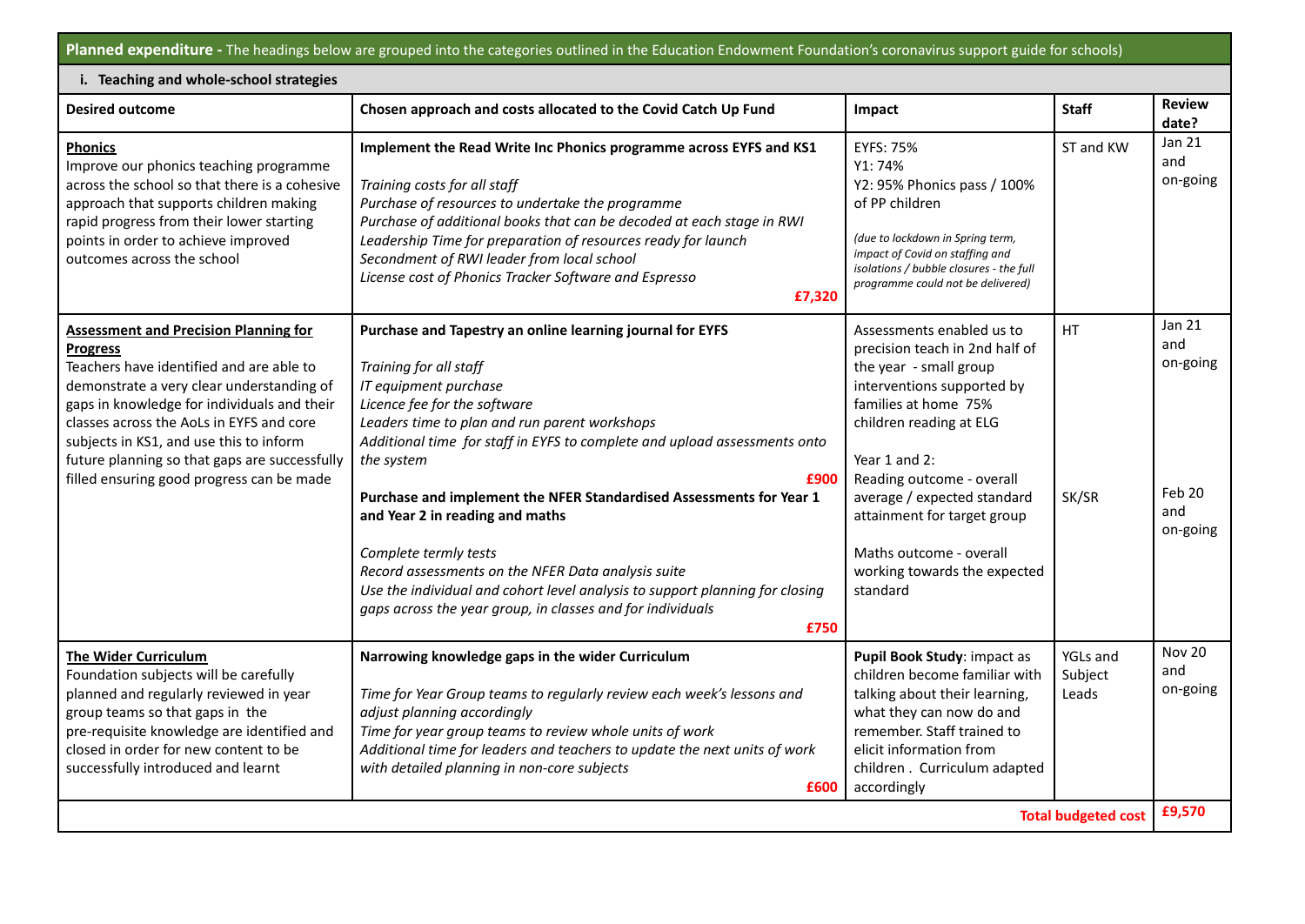| ii.<br><b>Targeted approaches</b>                                                                                                                       |                                                                                                                                                                                                                                                                                                                                                                                                                                        |                                                                                                                                                                    |                                   |                                     |                             |                          |                   |          |
|---------------------------------------------------------------------------------------------------------------------------------------------------------|----------------------------------------------------------------------------------------------------------------------------------------------------------------------------------------------------------------------------------------------------------------------------------------------------------------------------------------------------------------------------------------------------------------------------------------|--------------------------------------------------------------------------------------------------------------------------------------------------------------------|-----------------------------------|-------------------------------------|-----------------------------|--------------------------|-------------------|----------|
| <b>Desired outcome</b>                                                                                                                                  | Impact (once reviewed)                                                                                                                                                                                                                                                                                                                                                                                                                 |                                                                                                                                                                    |                                   |                                     |                             |                          |                   |          |
| <b>Early Years Foundation Stage</b><br>A significant percentage of children make<br>rapid progress in the areas of learning                             | Staff training and planning for direct<br>teaching, adult led groups and other<br>learning opportunities inside the<br>classroom and in the learning garden<br>has been driven by the children's<br>needs within these areas.                                                                                                                                                                                                          | Whole cohort<br>- Attainment in PSED and CLL                                                                                                                       |                                   |                                     |                             |                          |                   |          |
| within:<br><b>Personal Social and Emotional</b>                                                                                                         |                                                                                                                                                                                                                                                                                                                                                                                                                                        |                                                                                                                                                                    | Self-confidence<br>self-awareness | Managing<br>feelings &<br>behaviour | Making<br>relationshi<br>ps | Listening &<br>attention | Understan<br>ding | Speaking |
| Development (PSED) and<br>- Training for staff on building strong,<br>- Communication, Language and Literacy<br>trusting relationships through<br>(CLL) | Below<br>(up to $40-60S+$ )                                                                                                                                                                                                                                                                                                                                                                                                            | 4%                                                                                                                                                                 | 4%                                | 4%                                  | 4%                          | 4%                       | 4%                |          |
|                                                                                                                                                         | meaningful interactions that in turn                                                                                                                                                                                                                                                                                                                                                                                                   | Emerging<br>(ELG D or E)                                                                                                                                           | 16%                               | 18%                                 | 16%                         | 18%                      | 18%               | 18%      |
| So that a significantly higher percentage<br>lead to improved language<br>meet or exceed these Early Learning Goals                                     | development                                                                                                                                                                                                                                                                                                                                                                                                                            | Exp and Exc                                                                                                                                                        | 73%                               | 71%                                 | 73%                         | 70%                      | 71%               | 71%      |
| than the baseline assessments indicate will                                                                                                             | - Training for staff and resources to<br>ensure a greater focus on modelling<br>language (e.g. My turn, your turn, talk<br>partners, STEM frames)<br>- Additional adult support in Reception<br>to ensure that there is a high level of<br>support to focus and engage children in<br>group activities which supports the<br>development of basic play skills and<br>language and also reinforce<br>boundaries and routines.<br>£3,900 | planned intervention adjusted to the online environment. Children other than EHCP took up<br>virtual and online interventions for phonics, speaking and listening. |                                   |                                     |                             |                          |                   |          |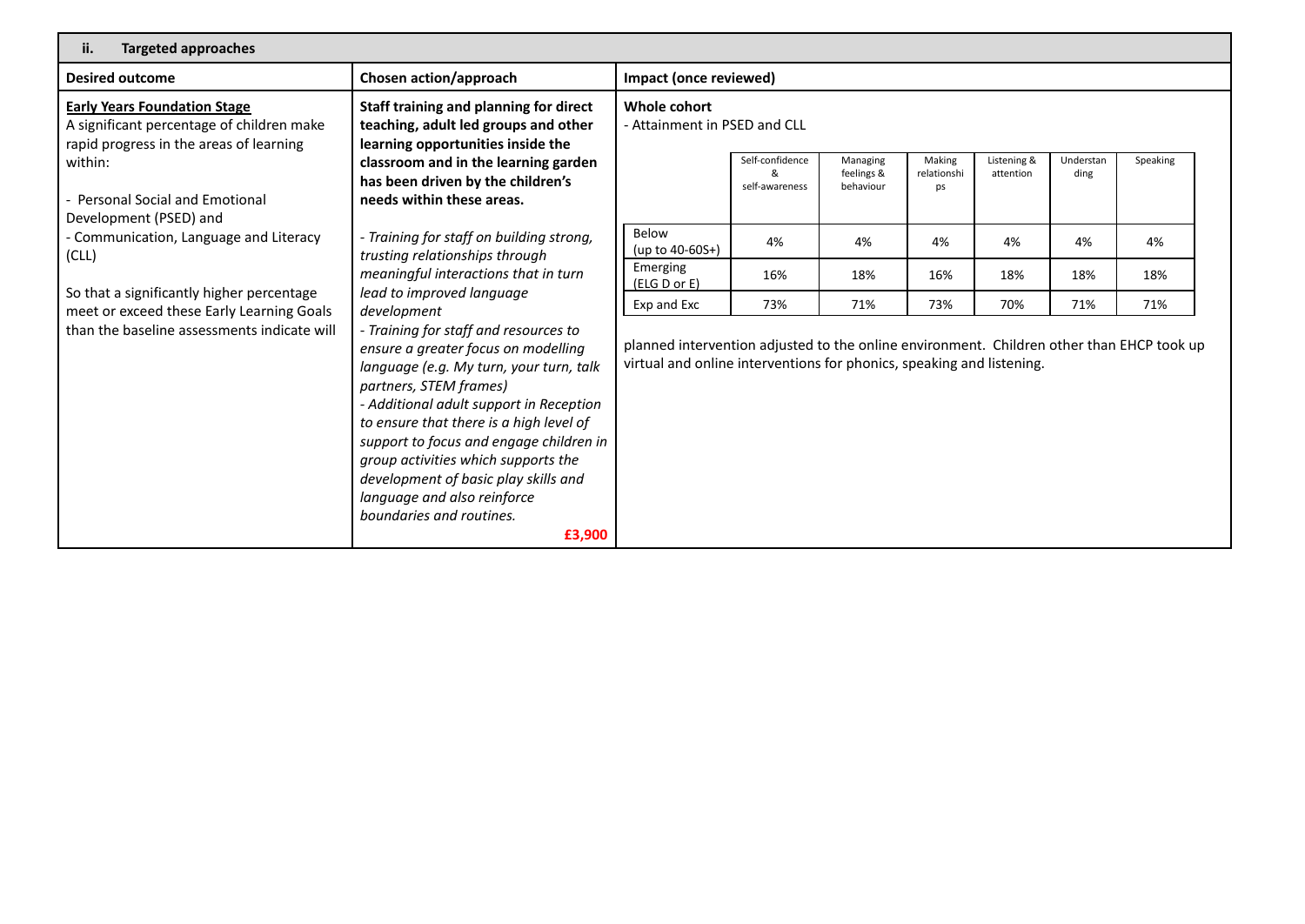| Intervention programmes<br>Quality evidence-based interventions are<br>carefully allocated to individuals and groups<br>so that they are successfully supported to | Interventions allocated to children for<br>whom lockdown had the most<br>negative impact on their progress.<br>These interventions are regularly<br>delivered by trained quality staff and | Prior to, during and following the Spring term 21 lockdown, a<br>range of planned interventions specific to each year group were<br>offered and / or adapted. The impact of Covid on staffing was an<br>issue as bringing in supply staff who also happened to be trained in<br>the delivery of our phonics system and / or our interventions | Various TAs<br>and<br>teachers | <b>Jan 20</b><br>and<br>on-going |  |
|--------------------------------------------------------------------------------------------------------------------------------------------------------------------|--------------------------------------------------------------------------------------------------------------------------------------------------------------------------------------------|-----------------------------------------------------------------------------------------------------------------------------------------------------------------------------------------------------------------------------------------------------------------------------------------------------------------------------------------------|--------------------------------|----------------------------------|--|
| close the knowledge and skills gaps                                                                                                                                | the majority have clear entry and exit                                                                                                                                                     | proved impossible. Nevertheless where possible Interventions                                                                                                                                                                                                                                                                                  |                                |                                  |  |
| exacerbated by the Covid lockdown and                                                                                                                              | data so that progress can be                                                                                                                                                               | were adapted from in person to virtual during Spring term                                                                                                                                                                                                                                                                                     |                                |                                  |  |
| make rapid progress this year and meet the                                                                                                                         | evidenced                                                                                                                                                                                  | lockdown and offered, before / after school or in other ways                                                                                                                                                                                                                                                                                  |                                |                                  |  |
| challenging targets set for them particularly                                                                                                                      |                                                                                                                                                                                            | including virtually in the spring and summer term s                                                                                                                                                                                                                                                                                           |                                |                                  |  |
| at the end of EYFS, the Phonics Screening                                                                                                                          | <b>Reading</b>                                                                                                                                                                             |                                                                                                                                                                                                                                                                                                                                               |                                |                                  |  |
| Test and end of KS1 assessments                                                                                                                                    | Additional daily reading with an adult                                                                                                                                                     | As a result:                                                                                                                                                                                                                                                                                                                                  |                                |                                  |  |
|                                                                                                                                                                    | 1:1 for Read, Write Inc                                                                                                                                                                    | Year 2                                                                                                                                                                                                                                                                                                                                        |                                |                                  |  |
|                                                                                                                                                                    | Small group tuition for reading in Y2                                                                                                                                                      | 100% of children eligible for the Pupil Premium Grant achieved the                                                                                                                                                                                                                                                                            |                                |                                  |  |
|                                                                                                                                                                    | 1:1 RWIN - daily phonics for targeted                                                                                                                                                      | Year 1 phonic score of 32 in June 21                                                                                                                                                                                                                                                                                                          |                                |                                  |  |
|                                                                                                                                                                    | pupils (dedicated Teacher                                                                                                                                                                  | 100% of this group made expected + progress in Reading                                                                                                                                                                                                                                                                                        |                                |                                  |  |
|                                                                                                                                                                    | intervention)                                                                                                                                                                              | 89% of this group made expected + progress in Writing                                                                                                                                                                                                                                                                                         |                                |                                  |  |
|                                                                                                                                                                    |                                                                                                                                                                                            | 78% of this group made expected +progress in Maths                                                                                                                                                                                                                                                                                            |                                |                                  |  |
|                                                                                                                                                                    | <b>Writing</b>                                                                                                                                                                             |                                                                                                                                                                                                                                                                                                                                               |                                |                                  |  |
|                                                                                                                                                                    | <b>Gross Motor Skills Group</b>                                                                                                                                                            | Year 1                                                                                                                                                                                                                                                                                                                                        |                                |                                  |  |
|                                                                                                                                                                    | Write from the Start                                                                                                                                                                       | 94% of children eligible for the Pupil Premium Grant made                                                                                                                                                                                                                                                                                     |                                |                                  |  |
|                                                                                                                                                                    | Sentence Builders                                                                                                                                                                          | expected + progress in Reading                                                                                                                                                                                                                                                                                                                |                                |                                  |  |
|                                                                                                                                                                    | WGD writing group with teacher                                                                                                                                                             | % of children eligible for the Pupil Premium Grant made expected<br>+ progress in writing                                                                                                                                                                                                                                                     |                                |                                  |  |
|                                                                                                                                                                    | <b>Other</b>                                                                                                                                                                               | 88% of children eligible for the Pupil Premium Grant made                                                                                                                                                                                                                                                                                     |                                |                                  |  |
|                                                                                                                                                                    | Pre-teach vocab session                                                                                                                                                                    | expected + progress in Maths                                                                                                                                                                                                                                                                                                                  |                                |                                  |  |
|                                                                                                                                                                    | <b>Talk Boost</b>                                                                                                                                                                          |                                                                                                                                                                                                                                                                                                                                               |                                |                                  |  |
|                                                                                                                                                                    | nurture and fine/ gross motor                                                                                                                                                              | Reception                                                                                                                                                                                                                                                                                                                                     |                                |                                  |  |
|                                                                                                                                                                    | development - targeted group support                                                                                                                                                       | 100% of children* eligible for Pupil Premium Grant achieved                                                                                                                                                                                                                                                                                   |                                |                                  |  |
|                                                                                                                                                                    | and intervention                                                                                                                                                                           | School assessed GLD                                                                                                                                                                                                                                                                                                                           |                                |                                  |  |
|                                                                                                                                                                    |                                                                                                                                                                                            | *English as First Language/ no SEN                                                                                                                                                                                                                                                                                                            |                                |                                  |  |
|                                                                                                                                                                    |                                                                                                                                                                                            | 40 % of remaining children in this group achieved ELG in reading;                                                                                                                                                                                                                                                                             |                                |                                  |  |
|                                                                                                                                                                    |                                                                                                                                                                                            | 100% EAL beginner                                                                                                                                                                                                                                                                                                                             |                                |                                  |  |
|                                                                                                                                                                    | £12,800                                                                                                                                                                                    | Summer Term                                                                                                                                                                                                                                                                                                                                   |                                |                                  |  |
|                                                                                                                                                                    |                                                                                                                                                                                            |                                                                                                                                                                                                                                                                                                                                               |                                |                                  |  |
|                                                                                                                                                                    |                                                                                                                                                                                            |                                                                                                                                                                                                                                                                                                                                               | <b>Total budgeted cost</b>     | £16,700                          |  |
|                                                                                                                                                                    |                                                                                                                                                                                            |                                                                                                                                                                                                                                                                                                                                               |                                |                                  |  |